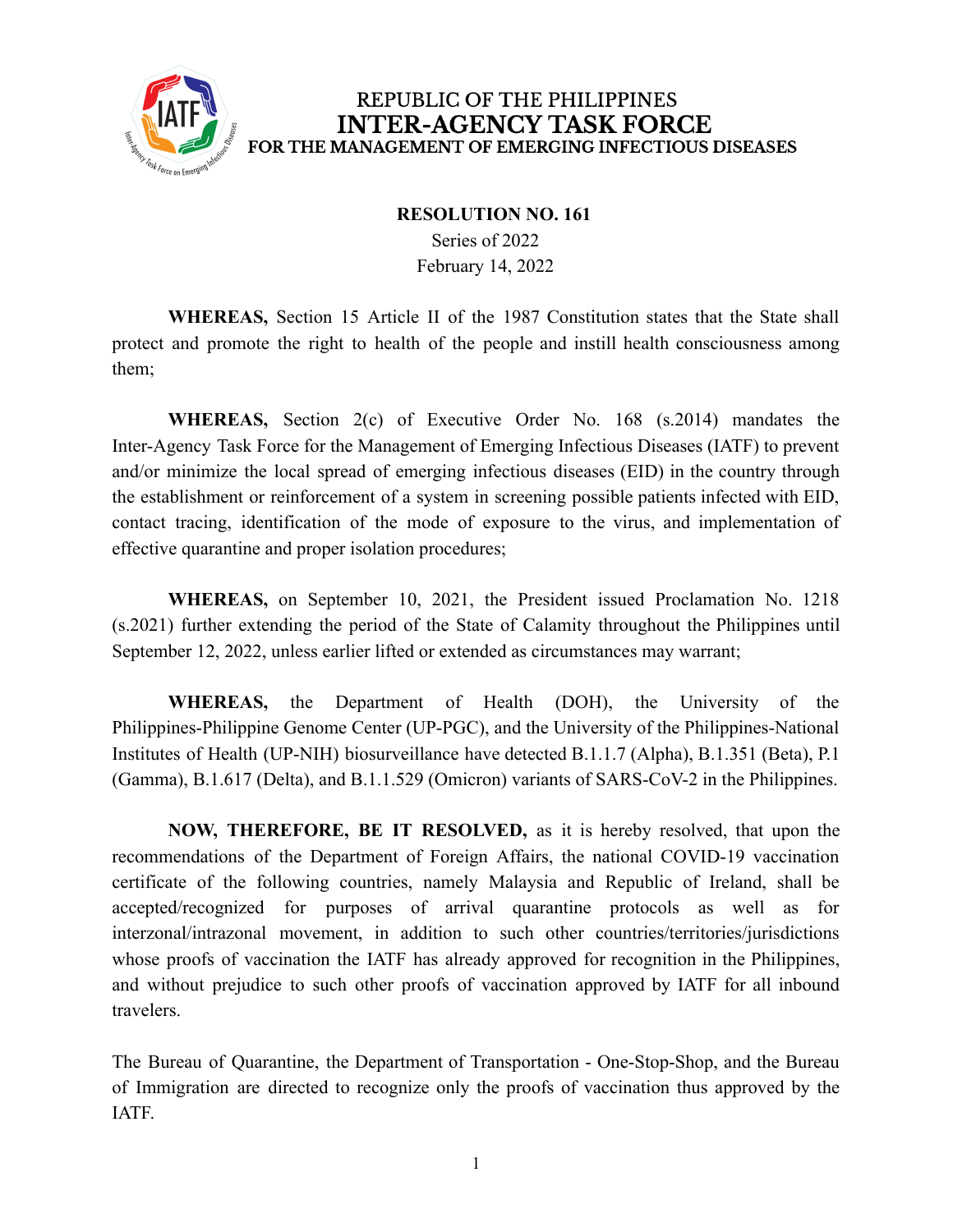

## REPUBLIC OF THE PHILIPPINES **INTER-AGENCY TASK FORCE** FOR THE MANAGEMENT OF EMERGING INFECTIOUS DISEASES

**RESOLVED FURTHER,** that the Chairperson and the Co-Chairperson shall be duly authorized to sign this Resolution for and on behalf of the Inter-Agency Task Force.

**APPROVED** during the 161st Inter-Agency Task Force Meeting, as reflected in the minutes of the meeting, held this February 14, 2022, via video conference**.**

**FRANCISCO T. DUQUE III** Secretary, Department of Health IATF Chairperson

**KARLO ALEXEI B. NOGRALES** Secretary, Office of the Cabinet Secretariat IATF Co-Chairperson